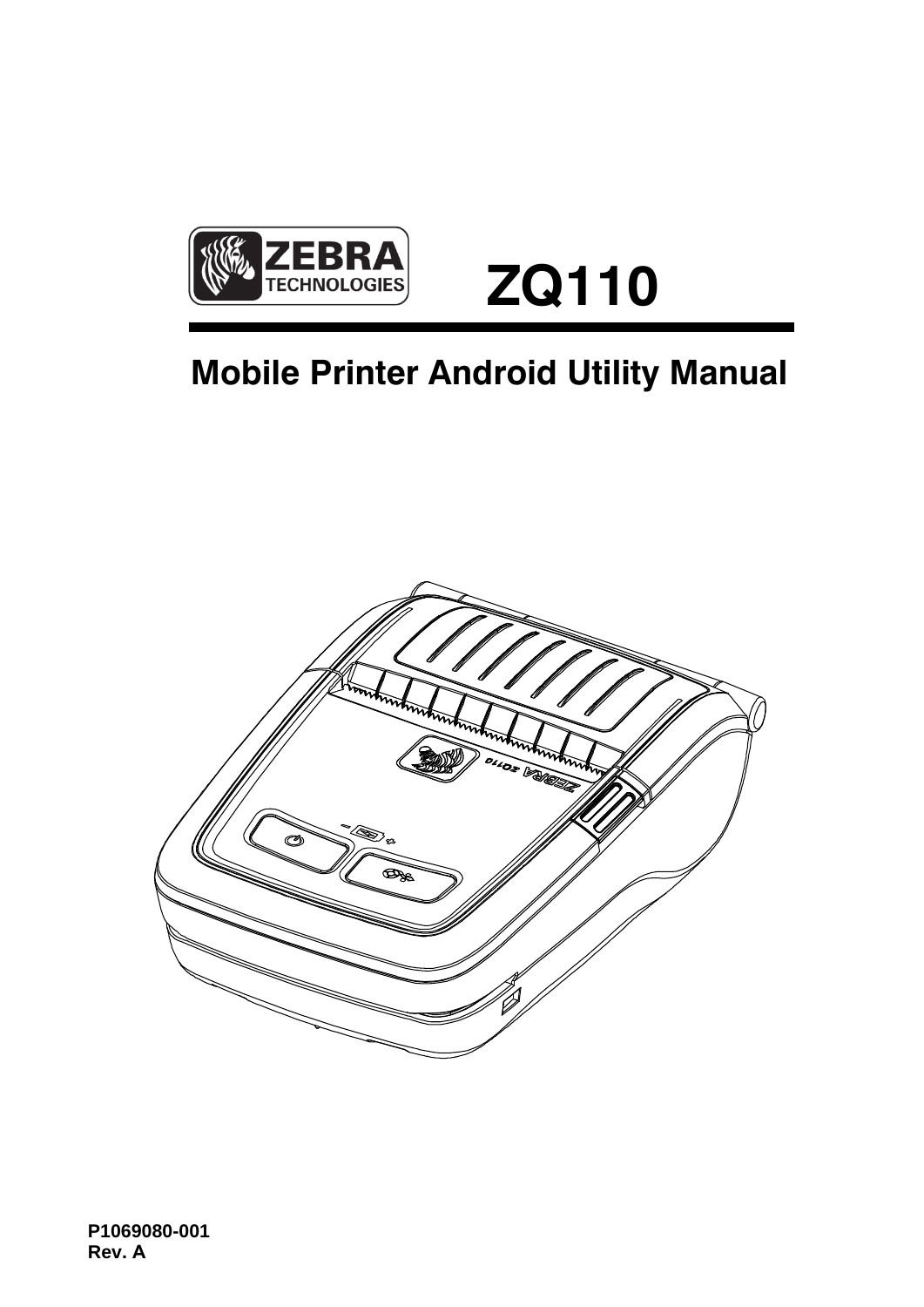### **Table of Contents**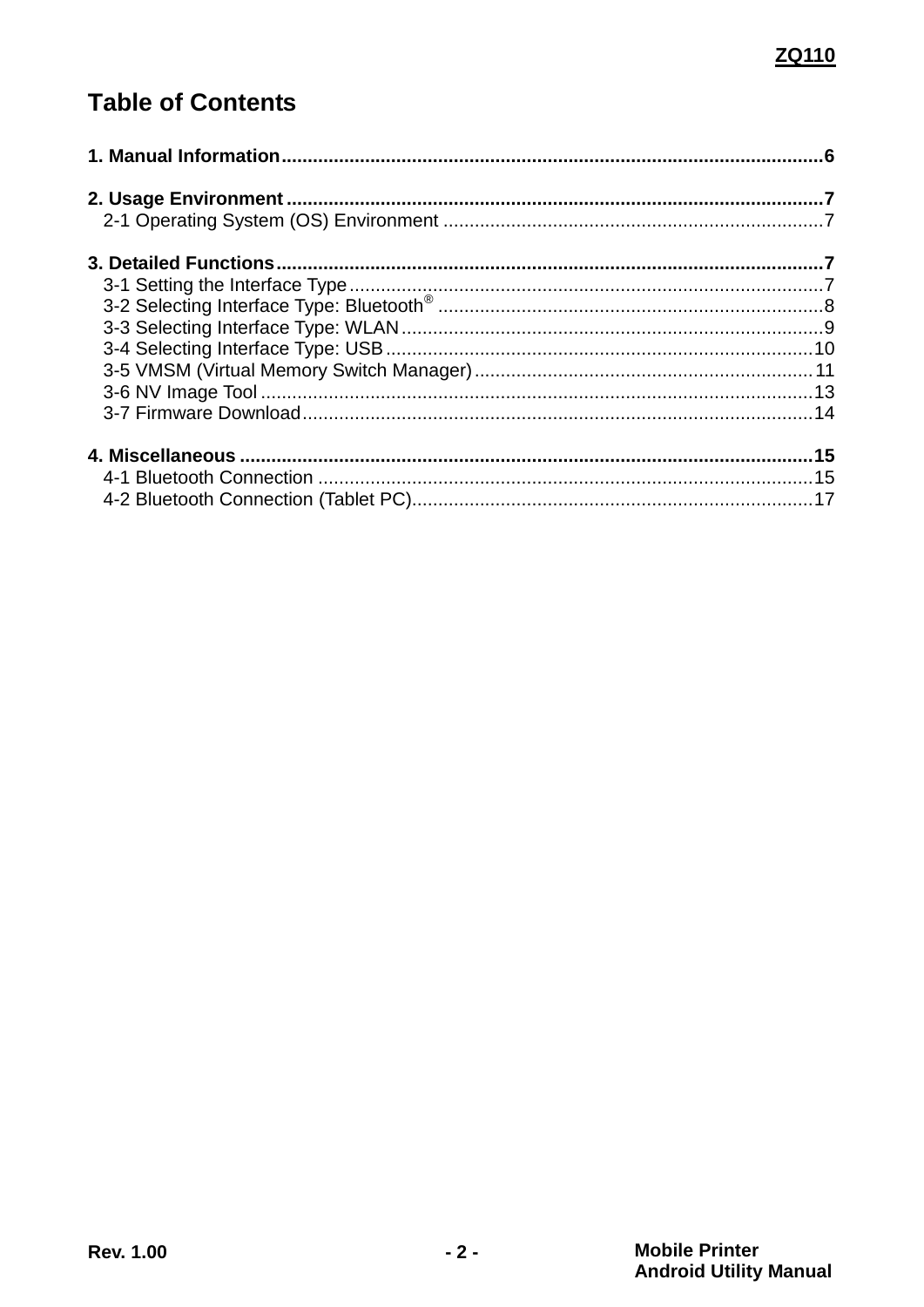### ■ **Proprietary Statements**

This manual contains proprietary information for Zebra Technologies Corporation. It is intended solely for the information and use of parties operating and maintaining the equipment described herein. Such proprietary information may not be used, reproduced, or disclosed to any other parties for any other purpose without the expressed written permission of Zebra Technologies Corporation.

### **Product Improvements**

Since continuous product improvement is a policy of Zebra Technologies Corporation, all specifications and signs are subject to change without notice.

### **FCC Compliance Statement**

NOTE: This equipment has been tested and found to comply with the limits of a Class B digital device, pursuant to Part 15 of the FCC Rules. These limits are designed to provide reasonable protection against harmful interference in a residential installation. This equipment generates, uses and can radiate radio frequency energy and, if not installed and used in accordance with the instructions, may cause harmful interference with radio communications. However, there is no guarantee that interference will not occur in a particular installation. If this equipment does cause harmful interference to radio or television reception, which can be determined by turning the equipment off and on, the user is encouraged to try to correct the interference by one or more of the following measures:

• Reorient or relocate the receiving antenna.

• Increase the separation between the equipment and the receiver.

• Connect the equipment to an outlet or circuit different from that to which the receiver is connected.

• Consult the dealer or an experienced radio/TV technician for help.

WARNING: Exposure to Radio Frequency radiation. To conform to FCC RF exposure requirements this device shall be used in accordance with the operating conditions and instructions listed in this manual.

NOTE: This unit was tested with shielded cables on the peripheral devices. Shielded cables must be used with the unit to ensure compliance.

Changes or modifications to this unit not expressly approved by Zebra Technologies Corporation could void the user's authority to operate this equipment.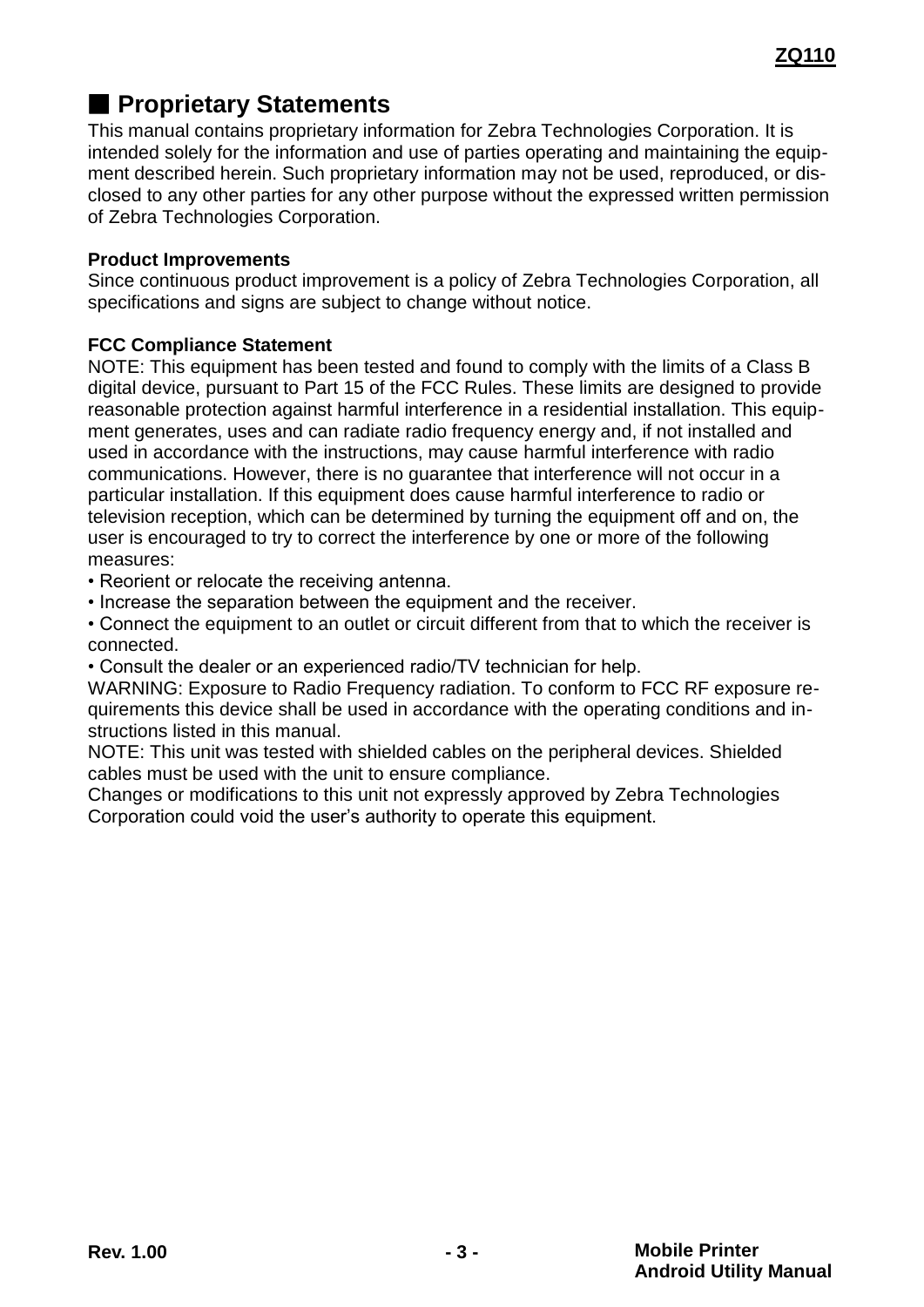#### **Canadian Compliance Statement**

This Class B digital apparatus complies with Canadian ICES-003. Cet appareil numérique de la classe B est conforme á la norme NMB-003 du Canada. "IC:" before the equipment certification number signifies that the Industry Canada technical specifications were met. It does not guarantee that the certified product will operate to the user's satisfaction.

#### **Liability Disclaimer**

Inasmuch as every effort has been made to supply accurate information in this manual, Zebra Technologies Corporation is not liable for any erroneous information or omissions. Zebra Technologies Corporation reserves the right to correct any such errors and disclaims liability resulting therefrom.

#### **No Liability for Consequential Damage**

In no event shall Zebra Technologies Corporation or anyone else involved in the creation, production, or delivery of the accompanying product (including hardware and software) be liable for any damages whatsoever (including, without limitation, damages for loss of business profits, business interruption, loss of business information, or other pecuniary loss) arising out of the use of or the results of use of or inability to use such product, even if Zebra Technologies Corporation has been advised of the possibility of such damages. Because some states do not allow the exclusion of liability for consequential or incidental damages, the above limitation may not apply to you.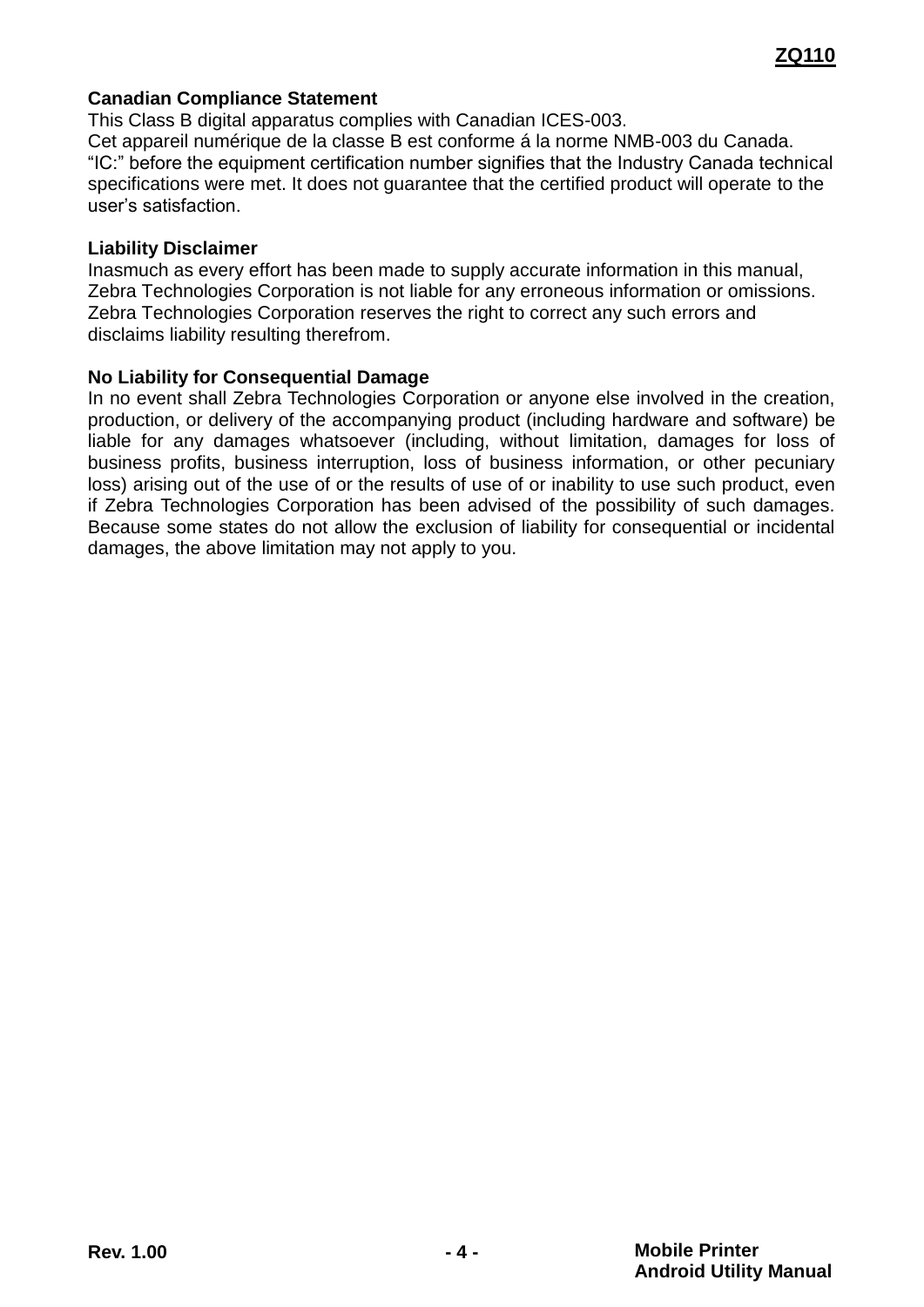### **Copyrights**

The copyrights in this manual and the label print engine described therein are owned by Zebra Technologies Corporation. Unauthorized reproduction of this manual or the software in the label print engine may result in imprisonment of up to one year and fines of up to \$10,000 (17 U.S.C.506). Copyright violators may be subject to civil liability.

This product may contain ZPL®, ZPL II®, and ZebraLink™ programs; Element Energy Equalizer® Circuit; E3®; and AGFA fonts. Software © ZIH Corp. All rights reserved worldwide.

ZebraLink and all product names and numbers are trademarks, and Zebra, the Zebra logo, ZPL, ZPL II, Element Energy Equalizer Circuit, and E3 Circuit are registered trademarks of ZIH Corp. All rights reserved worldwide.

Monotype®, Intellifont® and UFST® are trademarks of Monotype Imaging, Inc. registered in the United States Patent and Trademark Office and may be registered in certain jurisdictions.

Andy™, CG Palacio™, CG Century Schoolbook™, CG Triumvirate™, CG Times™, Monotype Kai™, Monotype Mincho™ and Monotype Sung™ are trademarks of Monotype Imaging, Inc. and may be registered in some jurisdictions.

HY Gothic Hangul™ is a trademark of Hanyang Systems, Inc.

Angsana™ is a trademark of Unity Progress Company (UPC) Limited.

Andale®, Arial®, Book Antiqua®, Corsiva®, Gill Sans®, Sorts® and Times New Roman® are trademarks of The Monotype Corporation registered in the United States Patent and Trademark Office and may be registered in certain jurisdictions.

Century Gothic™, Bookman Old Style™ and Century Schoolbook™ are trademarks of The Monotype Corporation and may be registered in certain jurisdictions.

HGPGothicB™ is a trademark of the Ricoh company, Ltd. and may be registered in some jurisdictions.

Univers™ is a trademark of Heidelberger Druckmaschinen AG, which may be registered in certain jurisdictions, exclusively licensed through Linotype Library GmbH, a wholly owned subsidiary of Heidelberger Druckmaschinen AG.

Futura® is a trademark of Bauer Types SA registered in the United States Patent and Trademark Office and may be registered in some jurisdictions.

TrueType® is a trademark of Apple Computer, Inc. registered in the United States Patent and Trademark Office and may be registered in certain jurisdictions.

All other product names are the property of their respective owners.

All other brand names, product names, or trademarks belong to their respective holders. ©2014 ZIH Corp.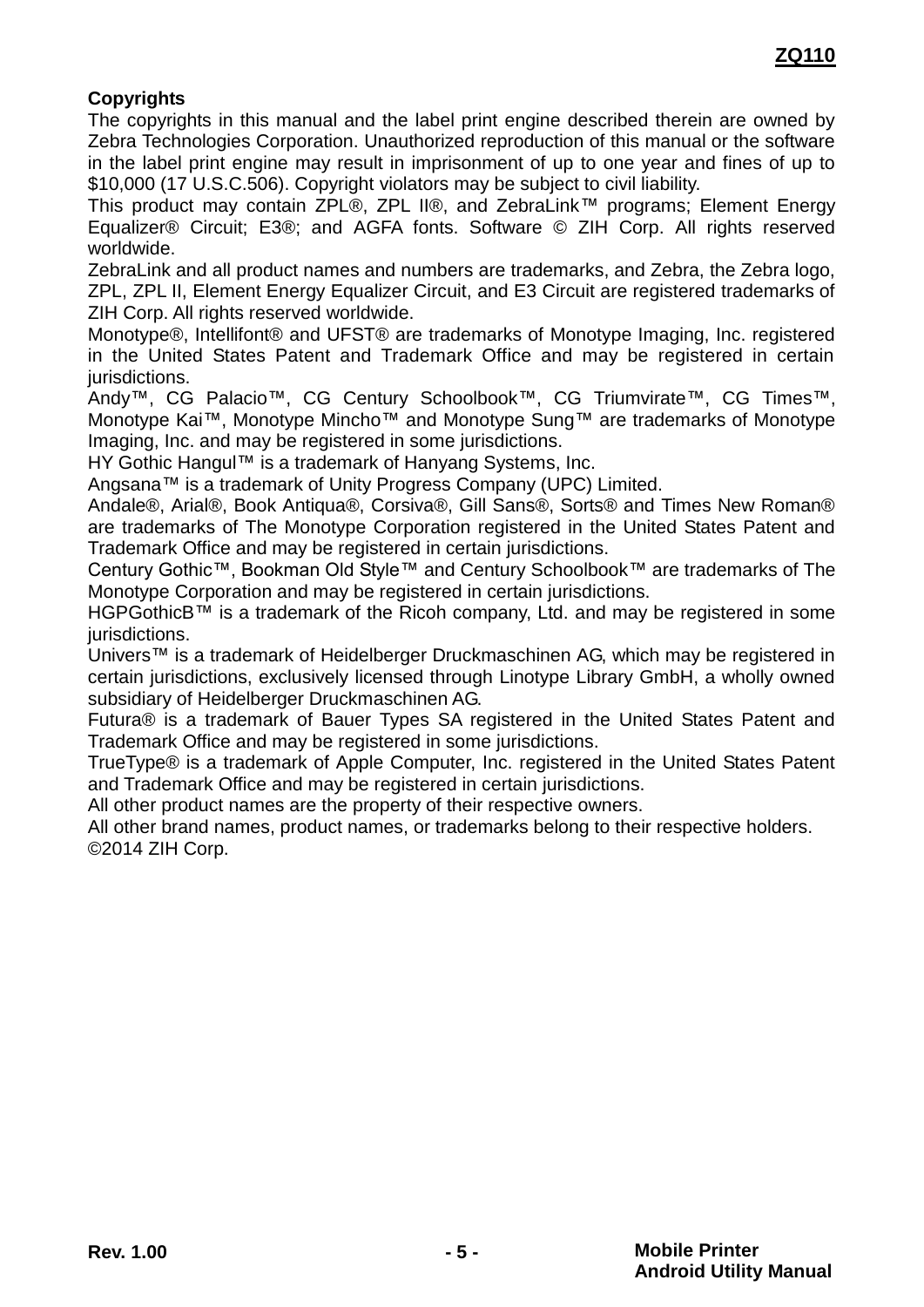### <span id="page-5-0"></span>**1. Manual Information**

This manual contains information about Android utility applications for the Zebra ZQ110 printer used in Android environment.

Android Utility Application has the following functions.

### **1) VMSM(Virtual Memory Switch Manager)**

This function is used to set the virtual memory switch used for the thermal printer suitable for the user's environment.

### **2) NV Image Tool(Non-Volatile Image Tool)**

This function helps you download user-defined images to the flash memory in the printer and to recall and print those images with fast speed.

### **3) FDU(Firmware Download Manager)**

This function is used to download and install the latest Firmware, which is subject to ongoing modification for the enhancement of product performance (Firmware Download Manager)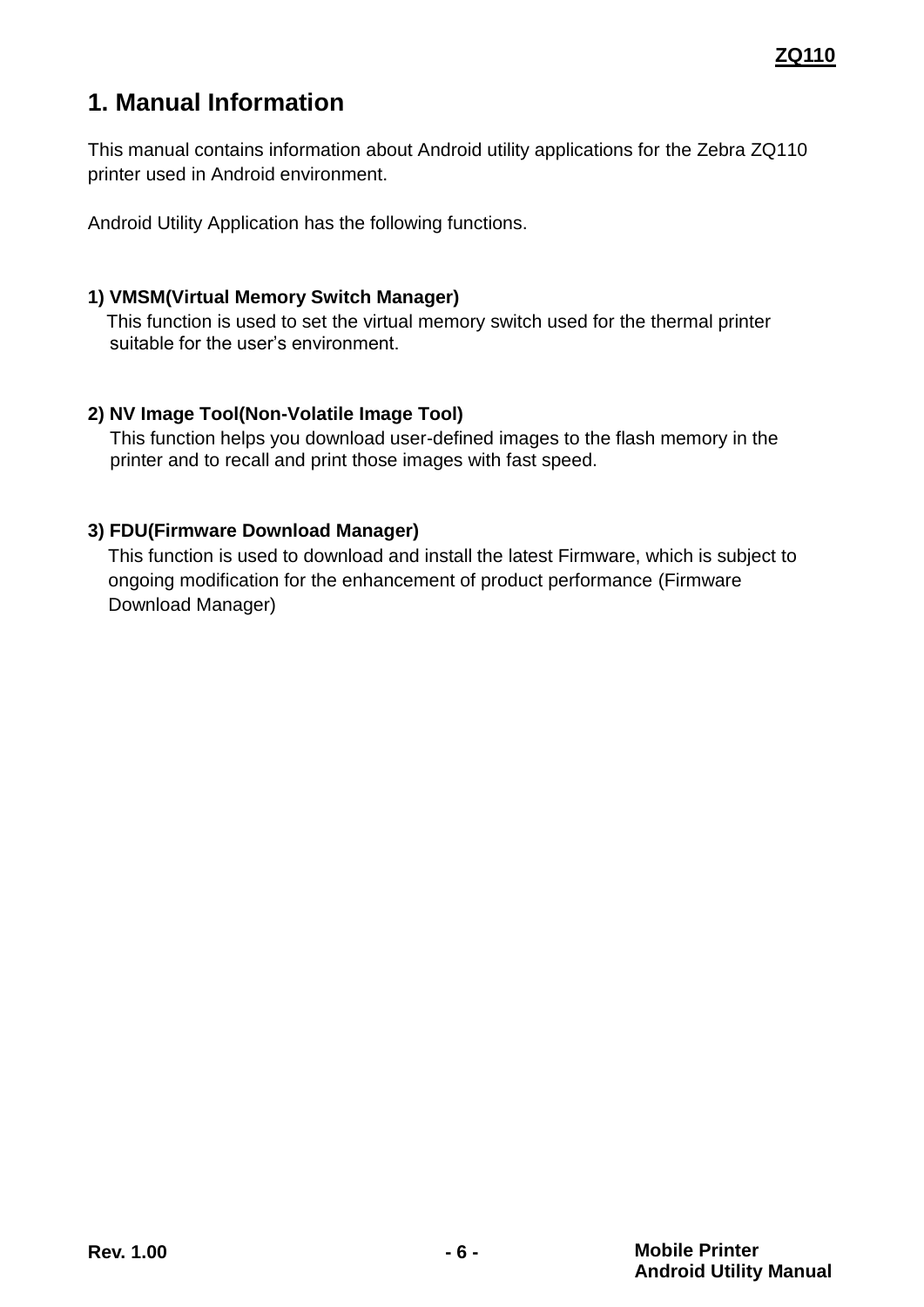### **ZQ110**

### <span id="page-6-0"></span>**2. Usage Environment**

### <span id="page-6-1"></span>**2-1 Operating System (OS) Environment**

Supported Android OS version is 3.1 or later.

### <span id="page-6-2"></span>**3. Detailed Functions**

### <span id="page-6-3"></span>**3-1 Setting the Interface Type**

Types of interfaces are Bluetooth, WLAN and USB.

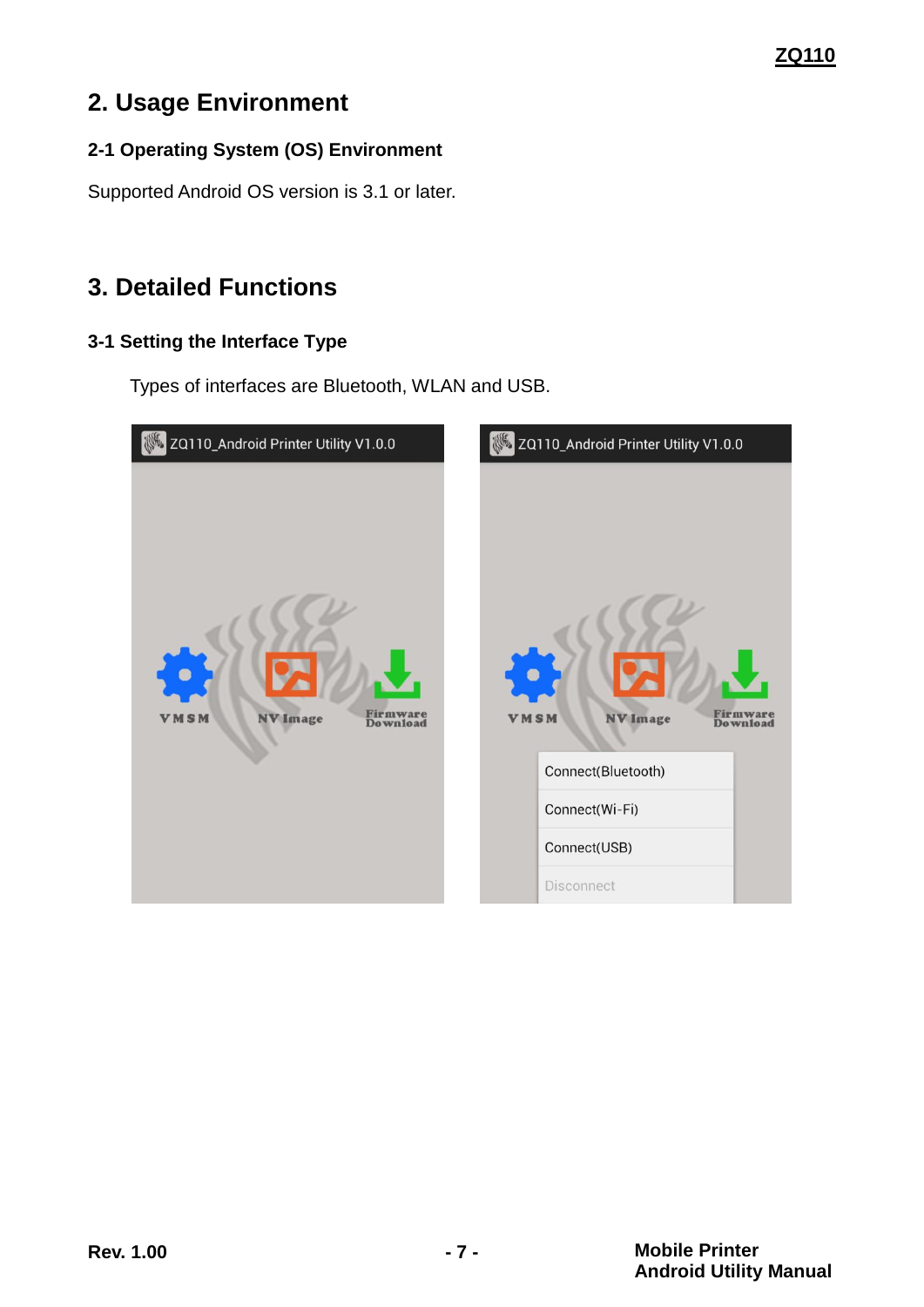### <span id="page-7-0"></span>**3-2 Selecting Interface Type: Bluetooth®**

- **NOTE** The Android device and the printer must be connected before selecting Connect (Bluetooth) from the utility. Please refer to the section Miscellaneous > Bluetooth Connection at the end of this document for instructions for connecting your devices via Bluetooth.
	- 1) Select Connect (Bluetooth) from the main screen.
	- 2) Select the Bluetooth address of your printer.
		- The Bluetooth address of the printer can be obtained from RF Interface > Bluetooth BD address in the self-test printed data.

| ZQ110_Android Printer Utility V1.0.0                                                                             | ZQ110_Android Printer Utility V1.0.0                                                       |
|------------------------------------------------------------------------------------------------------------------|--------------------------------------------------------------------------------------------|
| <b>NV</b> Image<br><b>VMSM</b><br>Download<br>Connect(Bluetooth)<br>Connect(Wi-Fi)<br>Connect(USB)<br>Disconnect | <b>Device List</b><br>74:F0:7D:E1:E9:11<br>Firmware<br>Download<br>VMSM<br><b>NV Image</b> |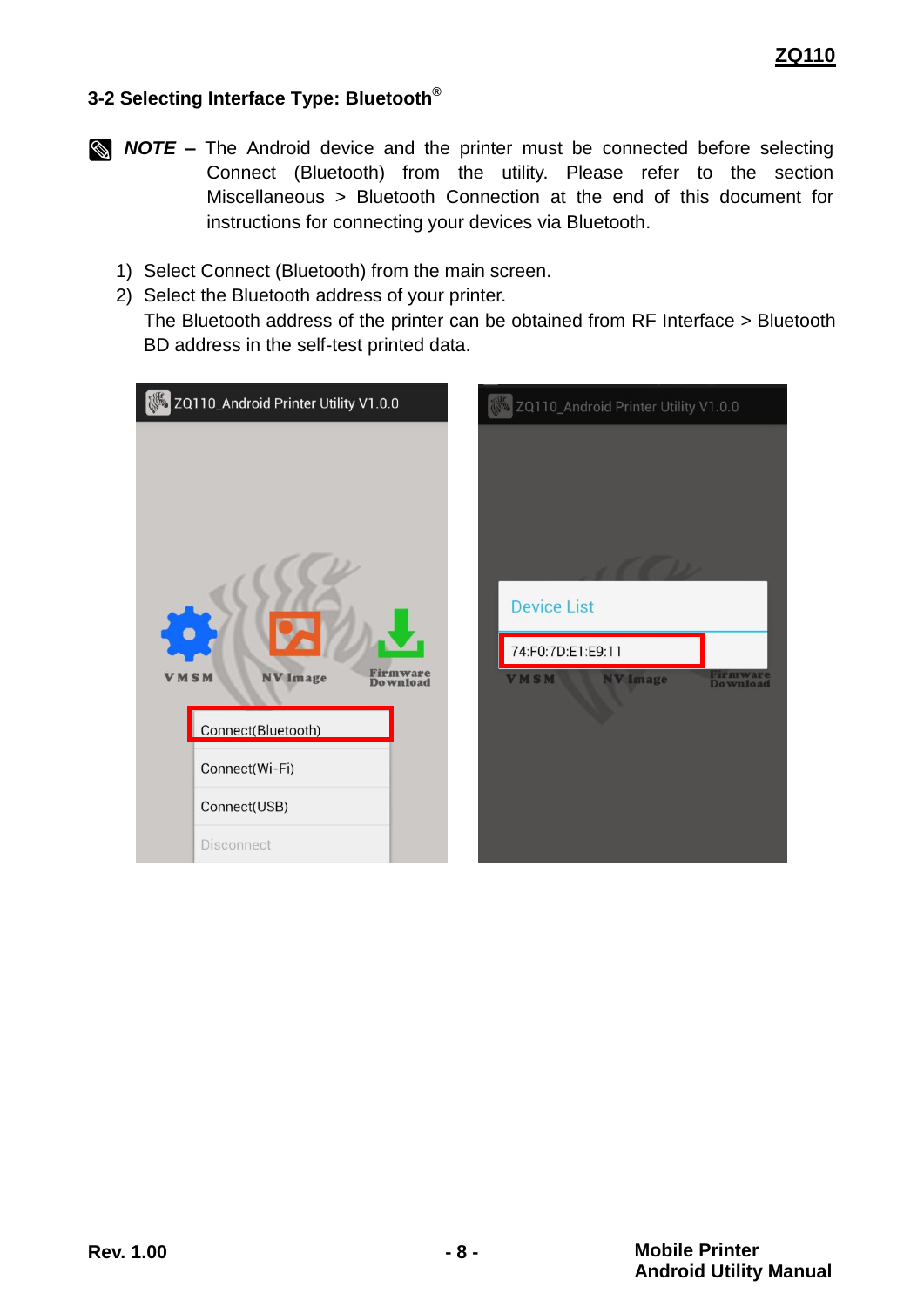### <span id="page-8-0"></span>**3-3 Selecting Interface Type: WLAN**

- **NOTE** The wireless network connection must be established with your Android device before selecting Connect (Wi-Fi). Refer to your device's user manual for instructions on how to connect to a wireless network.
	- 1) Select Connect (Wi-Fi) from the main screen.
	- 2) Select the IP address of the printer. The IP address of the printer can be obtained from **WLAN SETTINGS > IPADDR** in the self test printed data.

| ZQ110_Android Printer Utility V1.0.0                                                                                                | ZQ110_Android Printer Utility V1.0.0                                                          |
|-------------------------------------------------------------------------------------------------------------------------------------|-----------------------------------------------------------------------------------------------|
| Firmware<br><b>VMSM</b><br><b>NV</b> Image<br><b>Download</b><br>Connect(Bluetooth)<br>Connect(Wi-Fi)<br>Connect(USB)<br>Disconnect | <b>Device List</b><br>192.168.0.141<br>Firmware<br>Download<br><b>VMSM</b><br><b>NV Image</b> |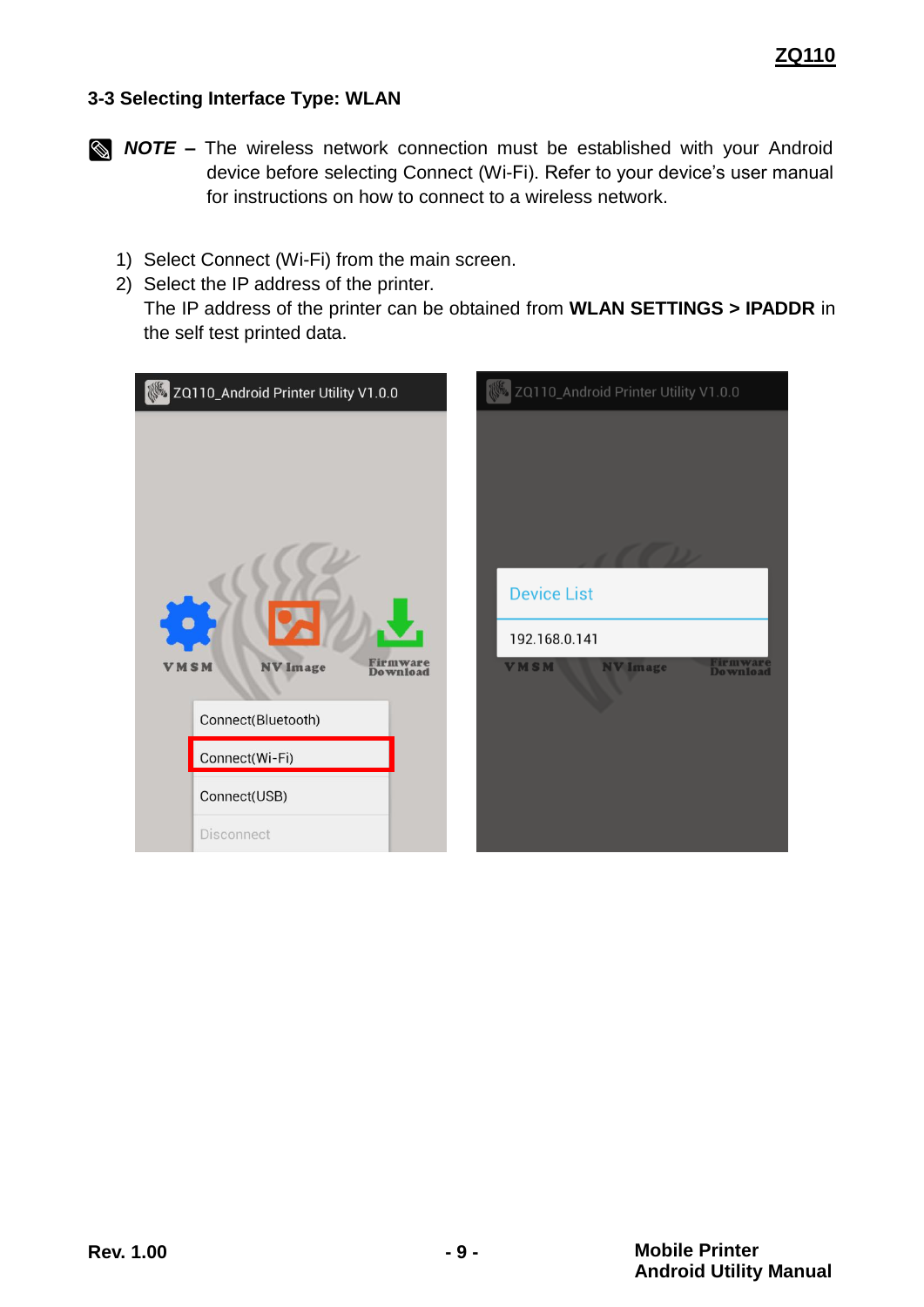### <span id="page-9-0"></span>**3-4 Selecting Interface Type: USB**

- 1) Connect your Android device to your printer with a USB cable.
- **NOTE** Make sure the correct end of the cable is inserted into the slot on the device and the printer. Damage to the devices and the cable may result if the USB adaptor is inserted incorrectly. Refer to the devices' user manual for further information.
	- 2) Select the Device name from the Device list.
	- 3) The device information displays on the application

| ZQ110_Android Printer Utility V1.0.0                                                                      | ZQ110_Android Printer Utility V1.0.0                                                                                            |
|-----------------------------------------------------------------------------------------------------------|---------------------------------------------------------------------------------------------------------------------------------|
| <b>NV</b> Image<br>VMSM<br>Download<br>Connect(Bluetooth)<br>Connect(Wi-Fi)<br>Connect(USB)<br>Disconnect | <b>Device List</b><br>Device name: /dev/bus/usb/001/002<br><b>Firmware</b><br><b>VMSM</b><br><b>NV Image</b><br><b>Download</b> |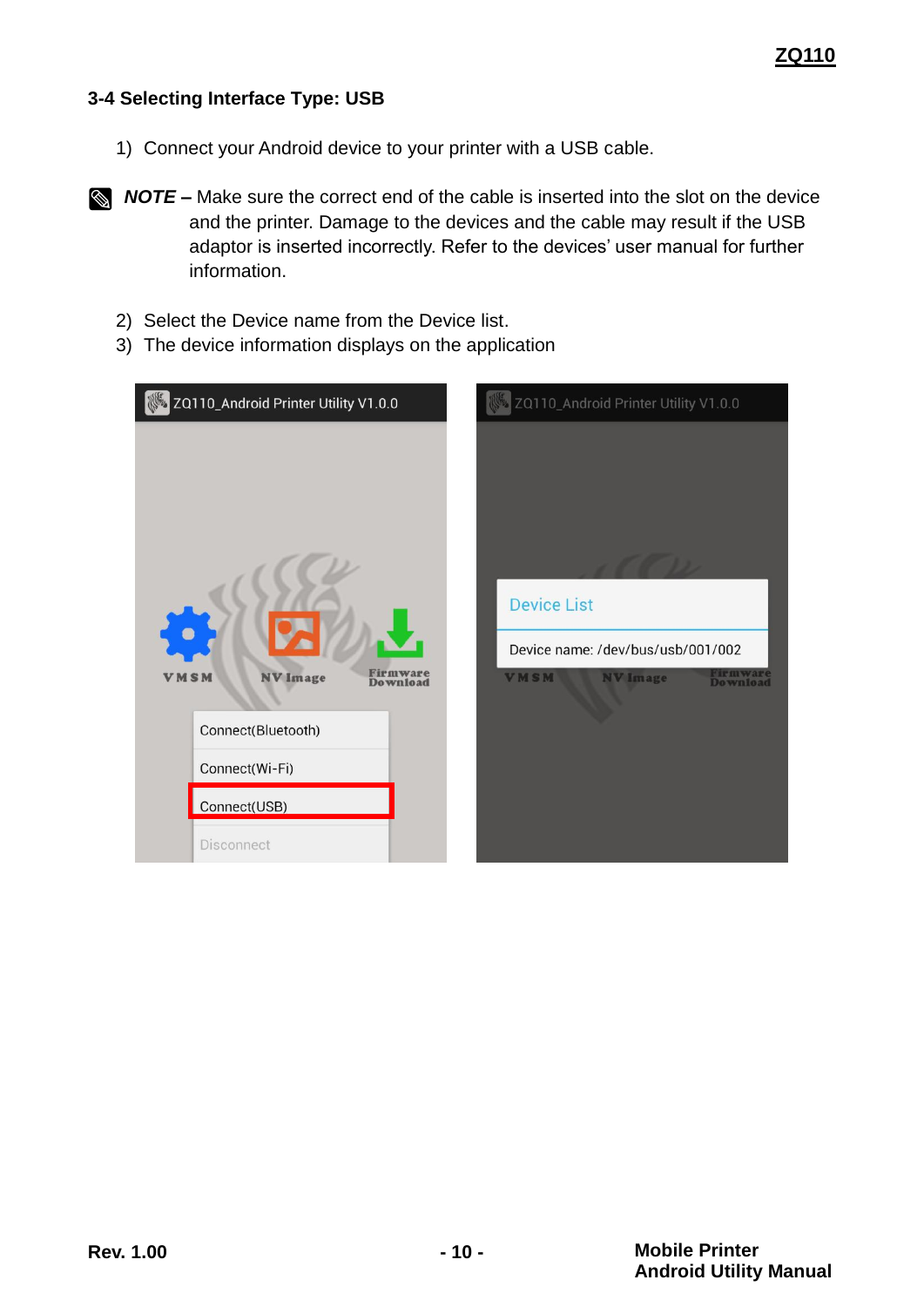### <span id="page-10-0"></span>**3-5 VMSM (Virtual Memory Switch Manager)**

| ZQ110_Android Printer Utility V1.0.0                  | Virtual Memory Switch Manager          |  |  |
|-------------------------------------------------------|----------------------------------------|--|--|
| Firmware<br><b>NV Image</b><br><b>MSM</b><br>Download | ** Model: ZQ110                        |  |  |
|                                                       | <b>Print Density</b>                   |  |  |
|                                                       | <b>Print Speed</b>                     |  |  |
|                                                       | Default Code Page                      |  |  |
|                                                       | <b>Default Font Type</b>               |  |  |
|                                                       | Beep Mode For Paper Satus              |  |  |
|                                                       | <b>Get Status</b><br><b>Set Status</b> |  |  |

### 1) Get Status

Information of the Virtual Memory Switch of the connected printer is displayed on the screen.

### 2) Set Status

Review the table below. Select the desired functions, then select **Set Status** to change the settings of the printer.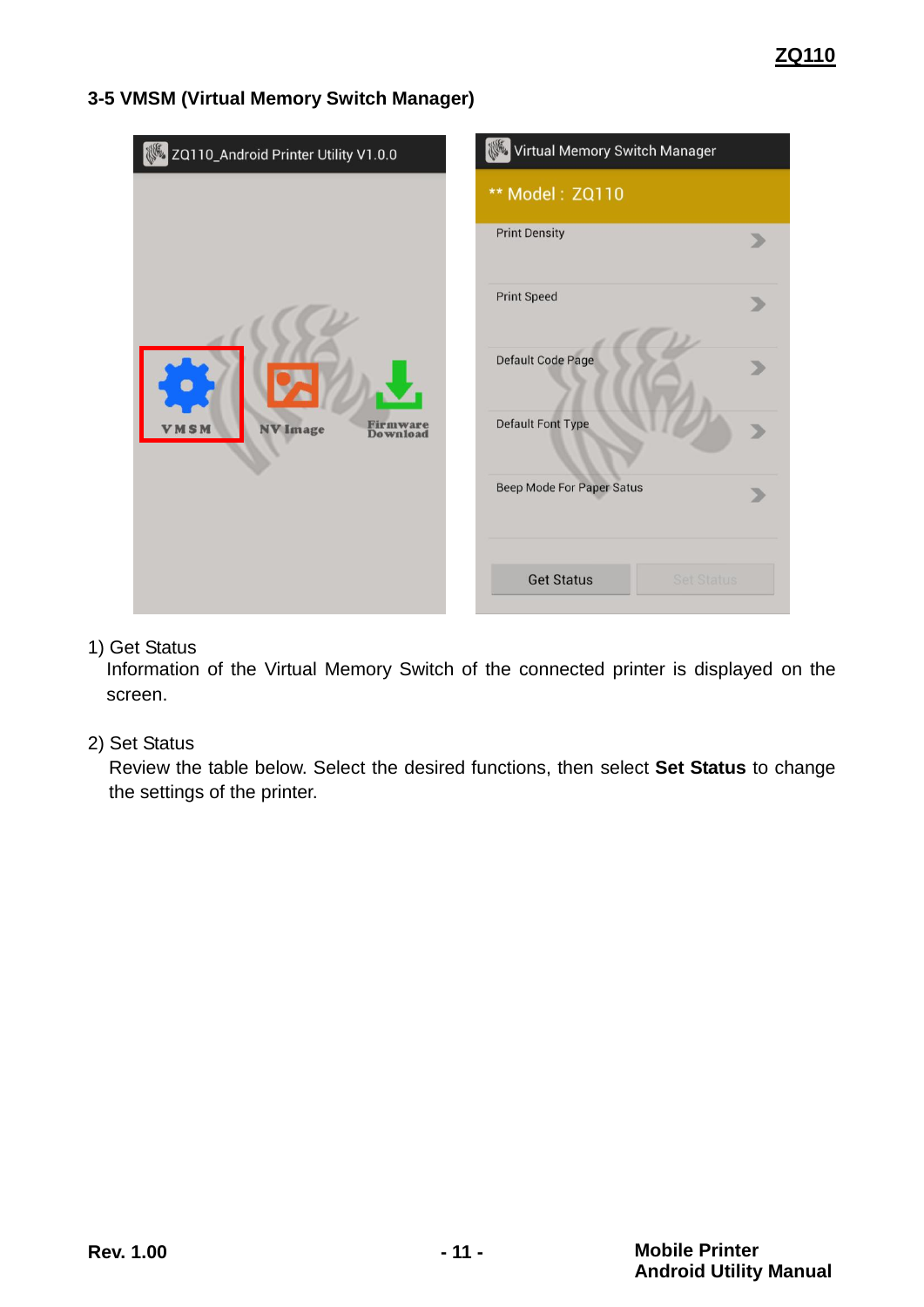### 3) Itemized description

<span id="page-11-0"></span>

| <b>Function</b>                  | <b>Description</b>                                          |
|----------------------------------|-------------------------------------------------------------|
| <b>Print Density</b>             | Sets printing density                                       |
|                                  | Value range: 80-150%                                        |
| <b>Print Speed</b>               | Sets printing speed                                         |
|                                  | Value range: 50 or 90 mm/s                                  |
|                                  | Sets the default code page                                  |
| Default Code Page                | (Refer to the Code Page Manual for more detailed            |
|                                  | information on the Code Pages supported.)                   |
| Default Font Type                | Sets default font type and size                             |
| Beep Mode for Paper Status       | Sets no beeping or beeping when reaching paper roll end     |
| Beep Mode for Low Battery Status | Sets beeping when reaching low battery capacity             |
|                                  | Sets time interval between absence of printer use and       |
| Auto Power Off Time              | automatic turning off of printer power                      |
| <b>Auto Power Saving Time</b>    | Sets time interval for automatic entering into power saving |
|                                  | mode while the printer is in use                            |
| <b>MSR Trigger</b>               | Sets MSR data scanning mode, 7 modes supported              |
|                                  | (Refer to "GS (E" in the "Command Manual".)                 |
| <b>Black Mark</b>                | Black Mark change receipt mode or black mark mode.          |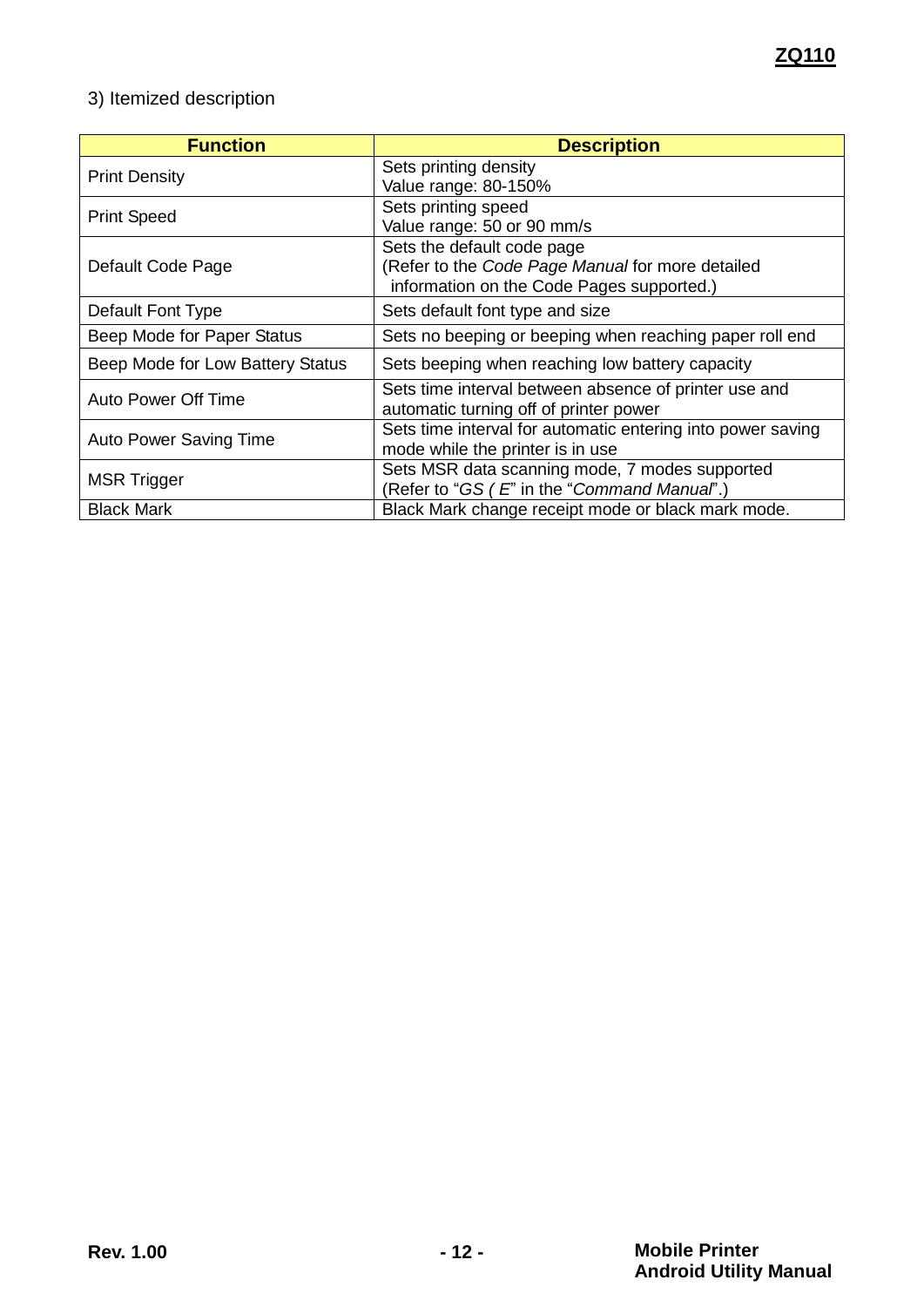### **3-6 NV Image Tool**

#### **1) Image Download**

Move the scroll bar below the image to adjust the brightness of the image. Press the Download button then the list of images stored in the printer will be displayed

| ZQ110_Android Printer Utility V1.0.0                          |  | NV Image Manager |                   |
|---------------------------------------------------------------|--|------------------|-------------------|
|                                                               |  |                  |                   |
|                                                               |  | Album            | Download          |
| <b>Firmware</b><br>Download<br><b>VMSM</b><br><b>NV</b> Image |  |                  |                   |
|                                                               |  |                  | Refresh           |
|                                                               |  |                  | Print             |
|                                                               |  |                  | Print All         |
|                                                               |  |                  | Remove            |
|                                                               |  |                  | <b>Remove All</b> |

- **Album:** Load the image stored on the SD card.
- **Download:** Download the image to the printer.
- **Refresh:** Update the list of image stored in the printer
- **Print**: Print the selected image.
- **Print All: Print all images in the list.**
- **Remove**: Deleted the selected image.
- **Remove All:** Delete all images in the list.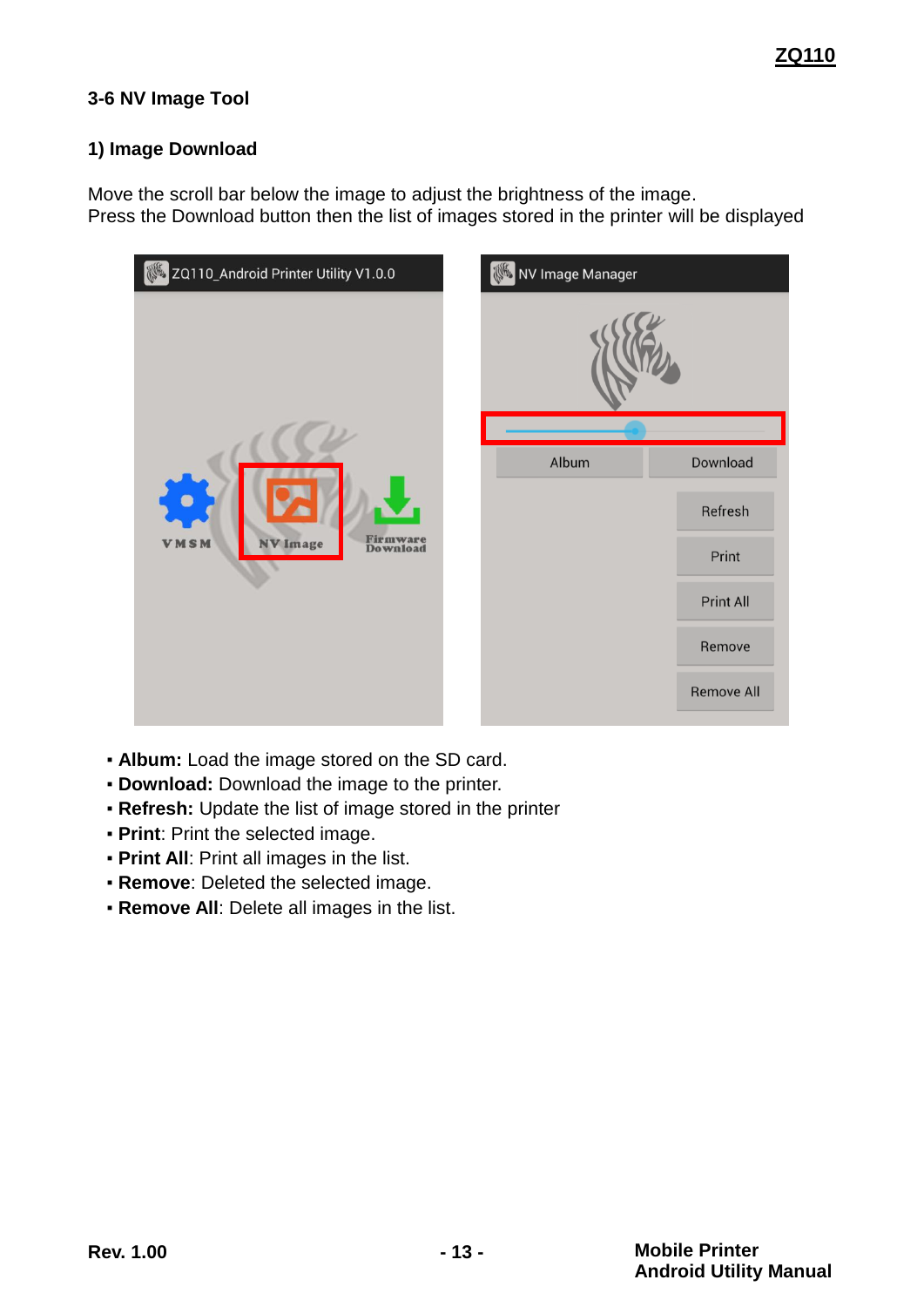### <span id="page-13-0"></span>**3-7 Firmware Download**

The only download file format is ".fls" and ".bin". \*Printer must be restarted after finishing downloading.

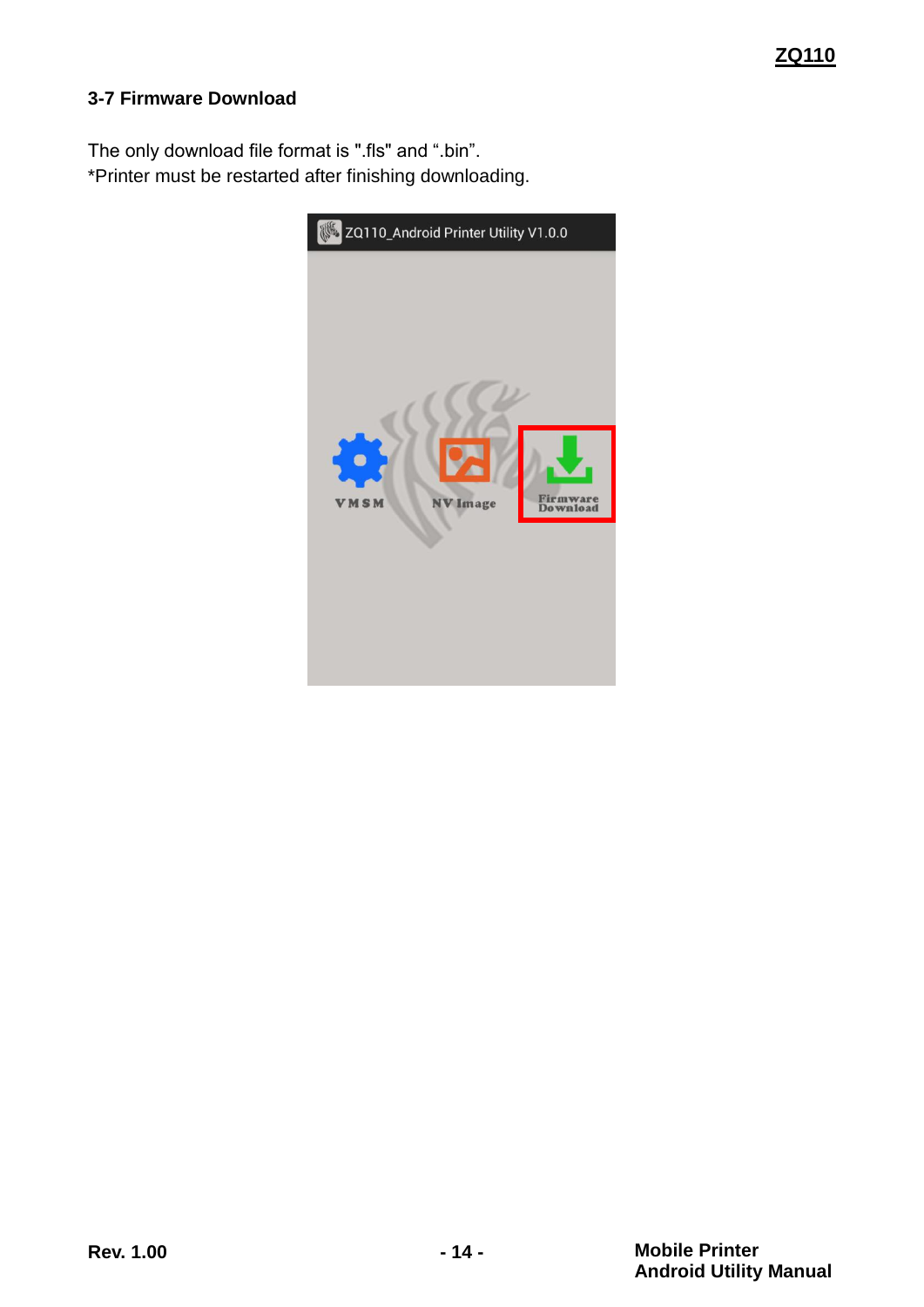### <span id="page-14-0"></span>**4. Miscellaneous**

### <span id="page-14-1"></span>**4-1 Bluetooth Connection**

- 1) Turn on the printer power.
- 2) Select [Environment Setting] [Bluetooth].

Connection can also be enabled from [Environment Setting] - [WLAN and Network] – [Bluetooth Setting].



3) The list of Bluetooth devices available displays as shown below. Select the device to connect from the list.

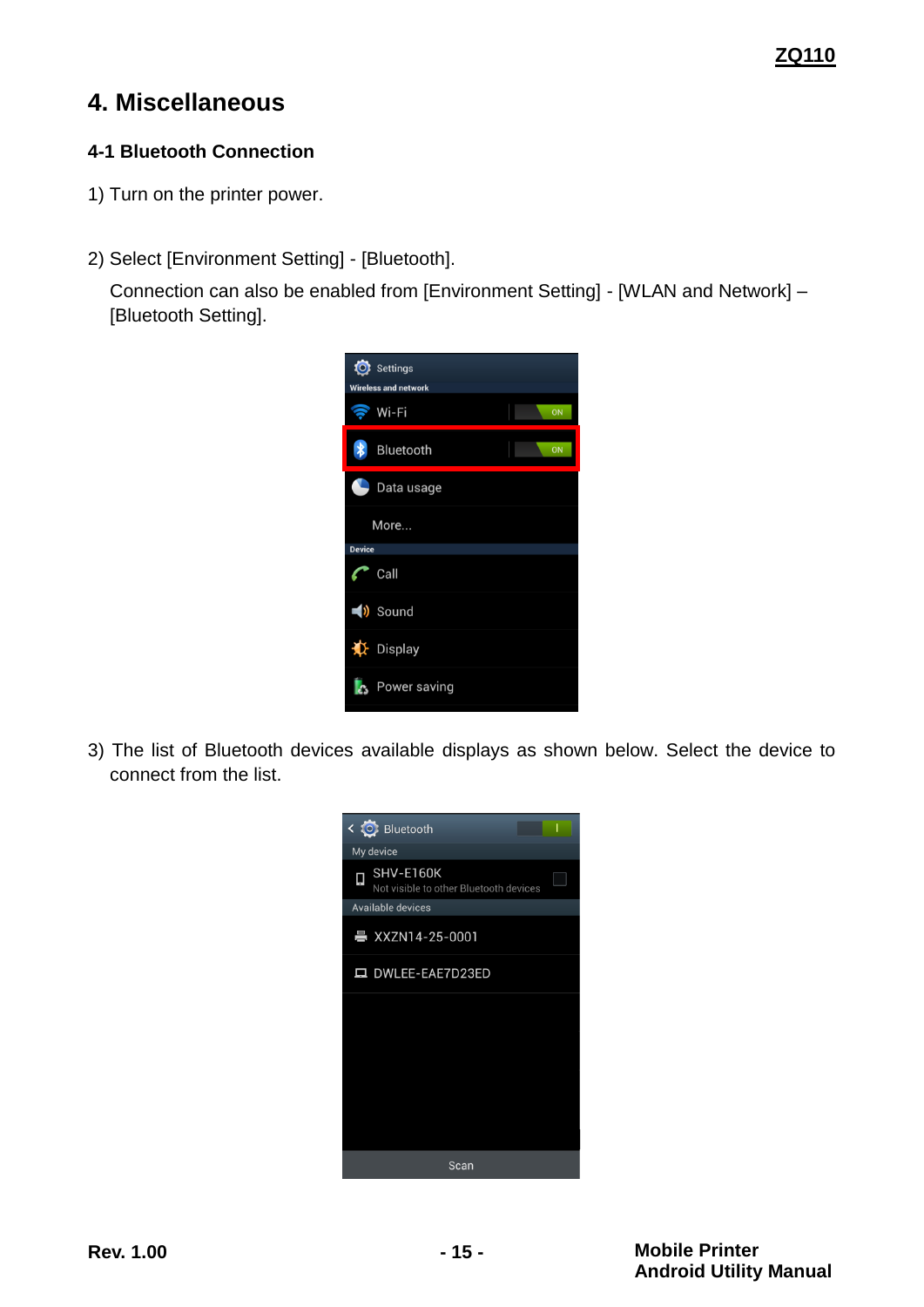4) When the following Bluetooth registration screen pops up, enter the password and click OK. The password is 0000.



5) If the Bluetooth device to connect is listed in the "Registered Devices" as shown below, it means that the connection is established.

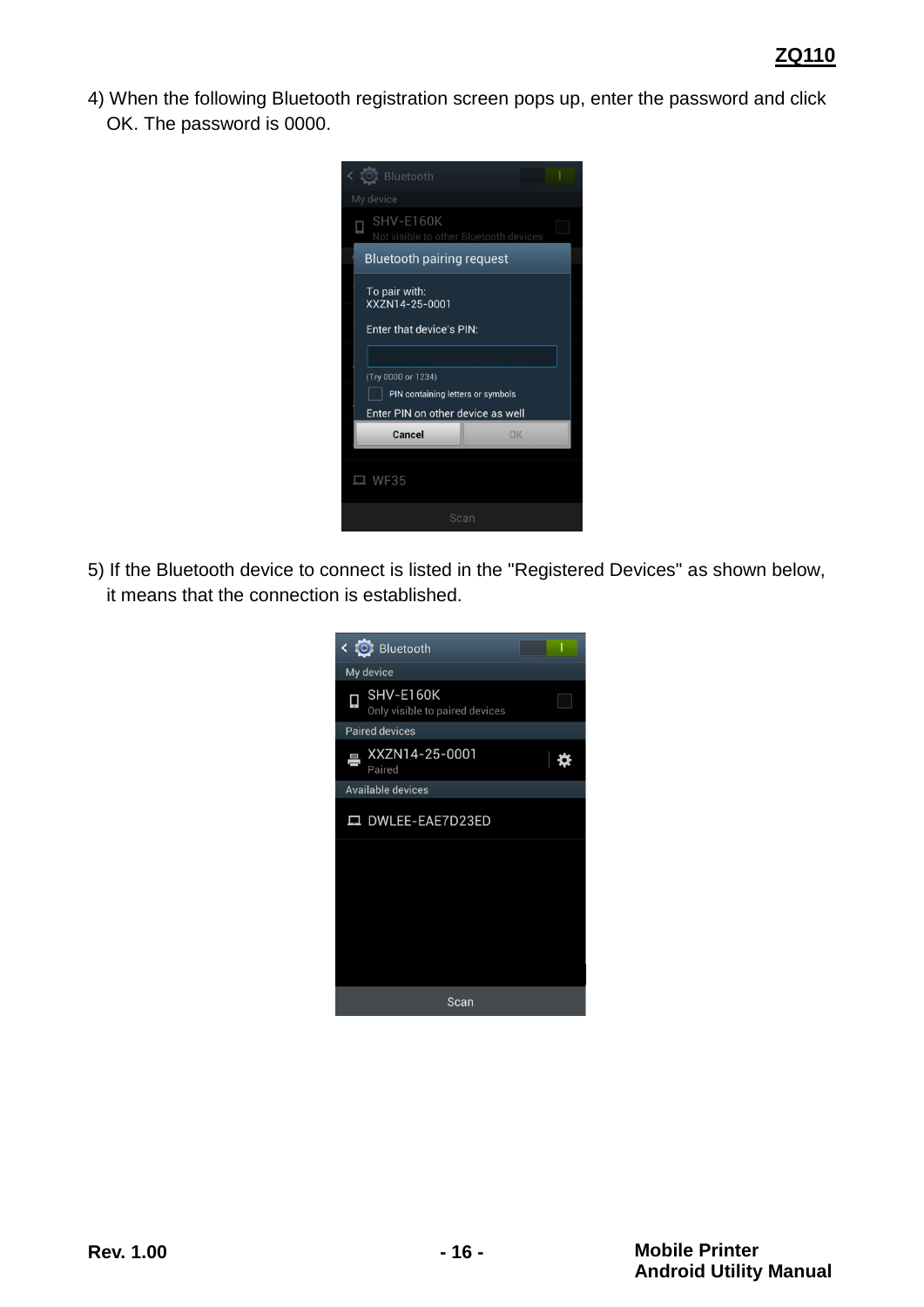### <span id="page-16-0"></span>**4-2 Bluetooth Connection (Tablet PC)**

- 1) Turn on the printer power.
- 2) Select **Settings** and turn Bluetooth **ON**.



3) When the **Search Devices** at the top of the screen is selected, the list of Bluetooth devices that can be connected will be displayed. Select the device from the list to establish a connection.